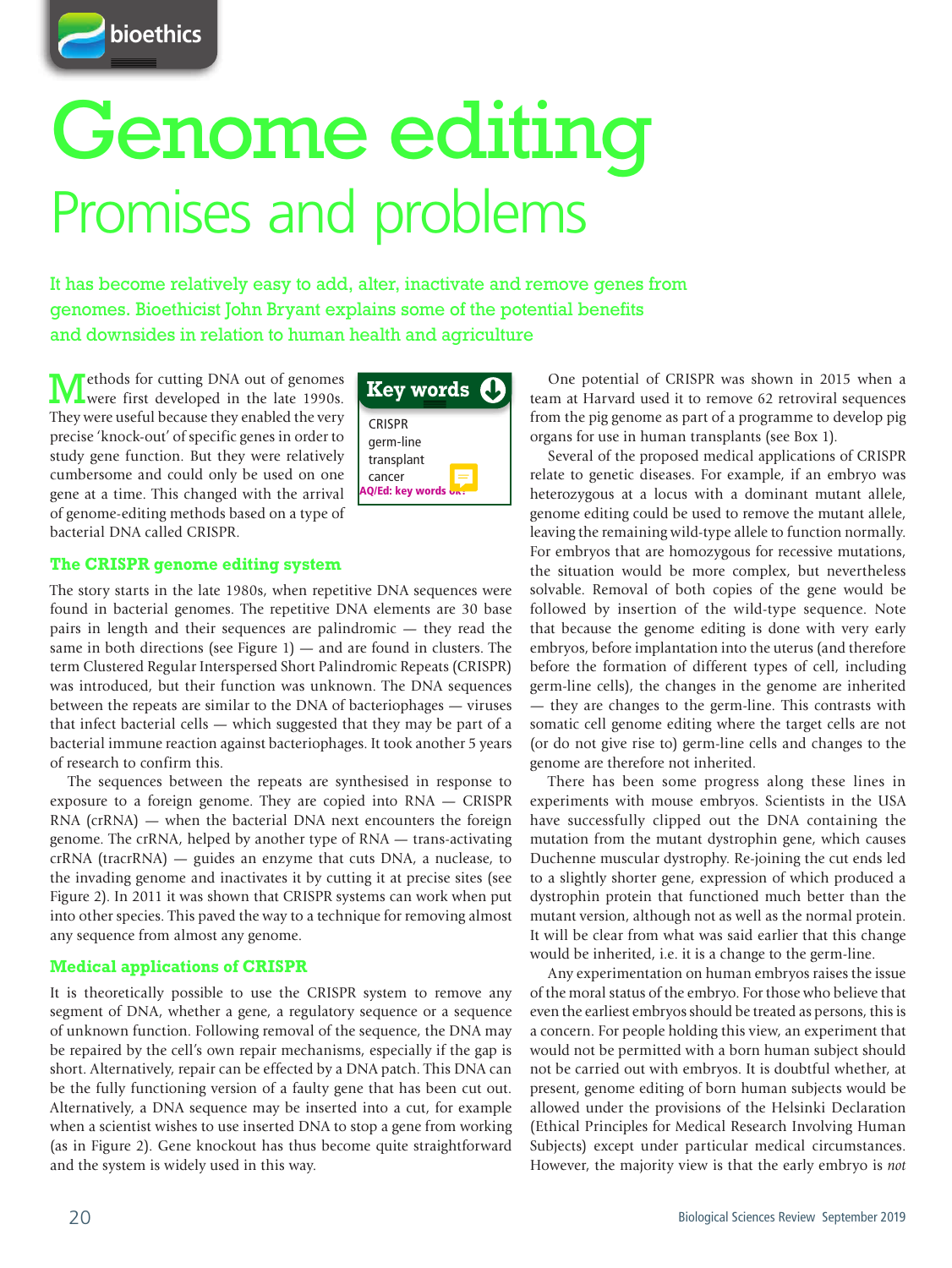regarded as a person and therefore appropriate experiments may be carried out with embryos.

There is also the possibility of using genome editing as a means of human enhancement rather than confining it to therapeutic applications. The distinction between therapy and enhancement, although sometimes hard to define, has been widely used as a marker in ethical discussion of human genetic modification. The same distinction is applied in discussion of genome editing. In the context of sport, editing procedures that modify constraints on muscle growth or on the synthesis of oxygen-carrying proteins would not be permitted.

In addition to ethical concerns mentioned here and earlier, there are concerns about the safety of changing the genes of an embryo, whether by genetic modification or by genome editing. For genome editing, these risks include the possibility of 'off-target' editing, where a sequence similar to the target sequence is also recognised by the CRISPRcas9 system.

Nevertheless, research on genome editing in human embryos is proceeding in a few countries, including the UK and China. It was in China where the first attempts were made to edit the mutant human gene that causes β-thalassaemia. Removal of the mutant gene was successful in nearly all embryos but its replacement with the correctly functioning allele failed in the majority, so the experiments were discontinued (it was never intended to implant the genome-edited embryos — the experiments were designed to see whether gene replacement was possible).

#### **Gene edited humans**

This is not the end of the story, however. In November 2018, a Chinese medical scientist announced that he had successfully edited the genomes of several embryos, which had been used to start pregnancies. Twins had already been born and further babies are on their way.

The editing procedure knocked out the CCR5 gene that enables the human immuno-deficiency virus to recognise and attack the immune system, thereby making the babies resistant to HIV (the fathers of all the embryos were HIVpositive). There was an immediate outcry across the world. The Chinese government stated that the work had been carried out without permission and even people who normally take a liberal line on human genetics condemned the work.

The main points of the condemnation of the work were that we do not yet know whether the procedure has longterm risks, that the procedure brought no benefit to the recipients (either in terms of therapy or enhancement) and may even have exposed them to specific harm. The fathers were HIV-positive but that does not mean that their children will suffer from HIV and in any case there are wellestablished non-genetic therapies for dealing with the virus. Further the knock-out of that particular gene may make people less resistant to other viruses.

Meanwhile, in the USA, progress has been made with CRISPR-based correction of thalassaemia and other blood protein disorders in human bone marrow cells — stem cells that give rise to the various types of blood cell. Bone marrow stem cells are removed from the patient, altered by genome editing and then replaced. This is a non-heritable, somatic cell change, similar in some ways to the correction of SCID (severe combined immuno-deficiency — see Biological Sciences Review, Vol 31, No. 2, pp. 38–41) by GM techniques. Applications to undertake clinical trials are in the pipeline.

Another example was the use at Great Ormond Street Hospital in 2015 of genome-edited T cells — one of the cell types that make up the immune system. An experimental procedure saved the life of a baby girl suffering from an aggressive form of leukaemia. This technique may be usable with other cancers.

However, for all possible applications in mammals and especially humans, a loud alarm bell has just been sounded. During experiments with mice, two research groups have reported significantly increased rates of cancer. It appears that p53, one of the master regulator proteins of the cell division cycle, is somehow activated, leading to unscheduled cell division. This only happens when the genome editing procedure involves insertion of a sequence to replace a piece of DNA that has been removed but not with procedures that only involve gene knockout. This gives a good reason to pause for thought as the biomedical community seeks to develop applications.

#### **Agricultural applications**

Many problems in agriculture arise from diseases of animals and of plants. Many pathogens are able to infect their hosts because they interact with specific host proteins. Removal of the genes that encode those proteins is a possible route to disease resistance. One example is the recent creation of pigs resistant to porcine reproductive and respiratory syndrome, a disease that causes respiratory difficulties, often leading to death of young pigs. This was done by cutting out a tiny part of the gene that encodes the pig protein with which the virus interacts. The slightly shorter protein still carries out its normal function but the virus can no longer lock onto it.

In plants, the genome of the main commercial variety of banana — *Cavendish* — has been edited to make it resistant to *Fusarium* wilt. This variety accounts for 99.9% of the global trade but it is already threatened by *Fusarium* in Australia, southeast Asia, parts of Africa and the Middle East. If the disease spreads to Latin America, the source of most exported bananas, the situation will become serious. Hence there is a need to develop resistant cultivars.

But there has been a lot of opposition to genetically manipulated (GM) crops, much of which has no scientific basis. Although genome editing does not have to involve adding genes to a genome, some campaigners have already started to oppose genome editing (although the US regulatory authorities do not intend to impose the same burdensome requirements on genome-edited crops as are imposed on GM crops). The same is not true in the EU, much to the dismay of the European plant science community. And the question remains: will the public eat genome-edited crops and animals?

**John Bryant** is Professor Emeritus of Cell and Molecular Biology at the (University of Leicester), bioethics adviser to the Higher Education Academy and Heads of University Bioscience.